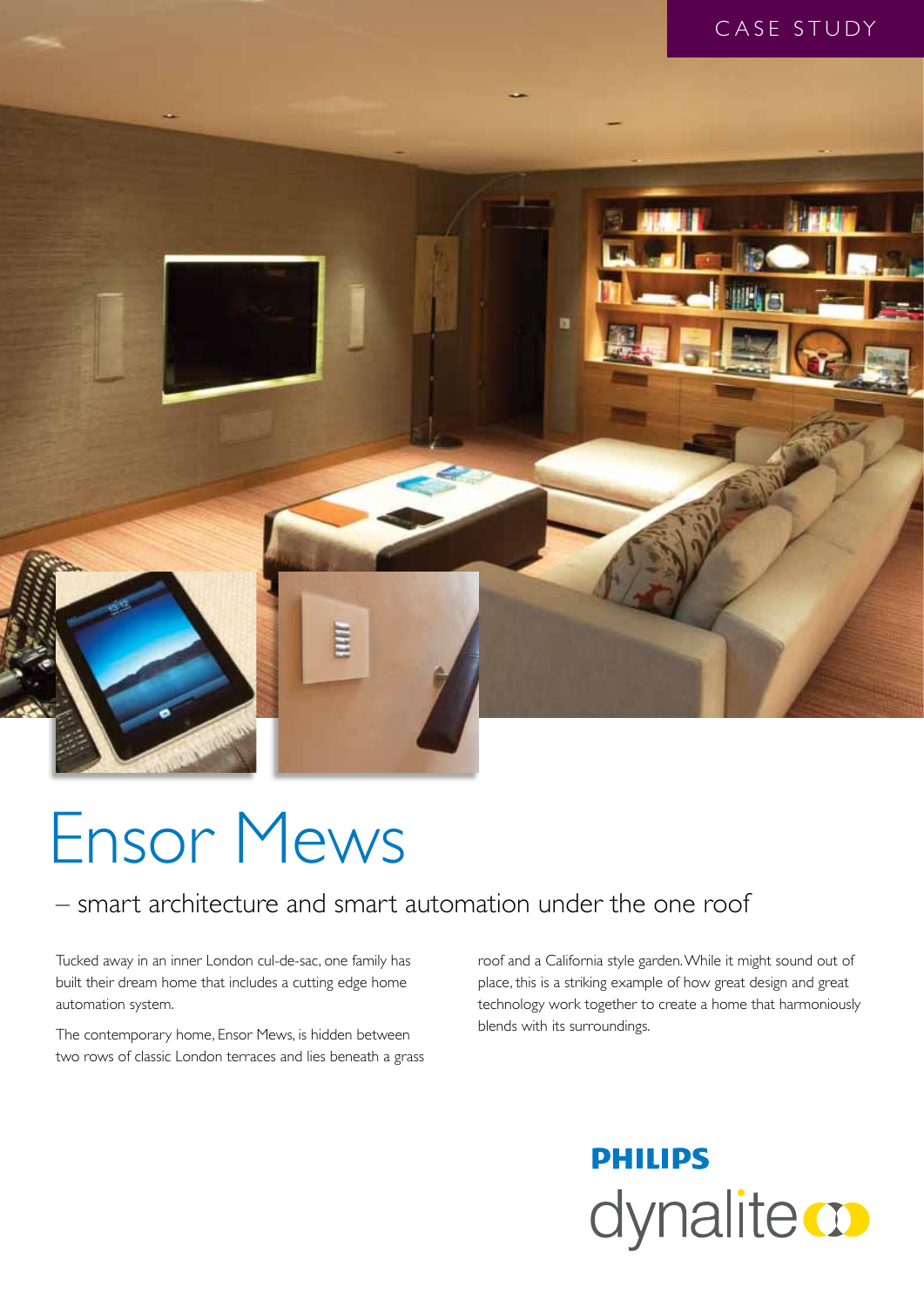### Client requirements

The client wanted a powerful and robust home automation system that would provide superior performance, lighting control and energy efficiency.

It was important that the home be a haven of relaxation and entertainment made possible by integrating all the lighting, blinds, heating, cooling and audio-video equipment under one Philips Dynalite control.



### The Philips Dynalite solution

Designed to be flexible and intelligent, the Philips Dynalite smart home automation system is the backbone of Ensor Mews.

The opportunity to work on a house from the ground up was an unusual experience that made it easier to design and commission a system that would answer all the client's needs.

To minimise the environmental impact of the home, twin ground-source heat pumps are used to drive the underfloor heating system. Integrating all the elements of the buildings' HVAC system into the automation control required a high level of ingenuity from the design team.

#### Seamless integration

The integration with the heating system required bespoke coding by the experienced installers and specialist consultants familiar with the Philips Dynalite equipment and software.

The release of upgraded software for the audio-visual system meant that the home entertainment equipment could be fully integrated into the automation system.

The interface application can be run on an iPad, phone or tablet PC so that when the television is switched on in the media room, the lights automatically come on or dim to reset levels in accordance with system programming.

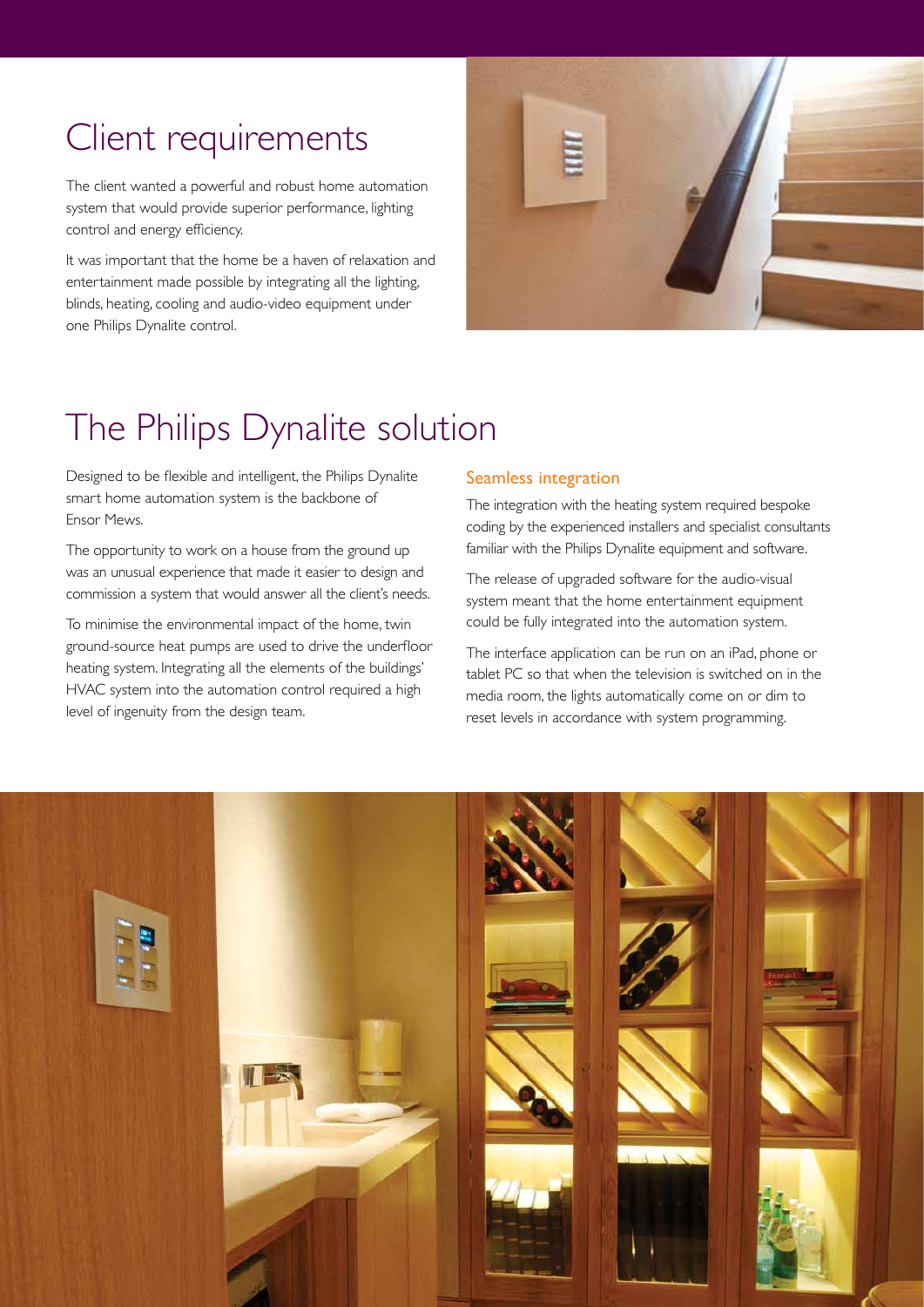#### CASE STUDY **Ensor Mews**

### Products and technology used

The small OLED displays are a feature of the 29 DR2PE Revolution series pushbutton wall panels, which provide the control for the system. Where appropriate, the iPad-type application is used in conjunction with the other controls.

The owner has been working with the best lighting designers in Britain and said he felt that the Philips Dynalite wall panels "were the most attractive he had seen".

The configuration of any part of the automation system can also be changed remotely by technicians from Face to Face.

#### Flexible control

A DNG100BT Ethernet gateway was installed in the house to allow monitoring of all the activities of the system. Face to Face can also make changes in response to the homeowner's requests.

Face to Face Digital can respond to questions from the client about day-to-day operations of the system and can also work with the mechanical engineering company when there is unusual behaviour with the equipment.

Final commissioning of the Ensor Mews house was overseen by AWE Europe Ltd, the Philips Dynalite VAR.

### Key client benefits

The home owner was involved in every aspect of the project and the finished home, an exceptional example of modern design blended in a heritage residential area. It is testament to his desire to make sure everything was right.

#### Integration on display

The homeowner is so impressed with the finished project that he has offered his home to demonstrate what can be achieved in terms of integrated automation.

What's most interesting about this project is that it is a comfortable home first and foremost, not a techno-palace.

As home automation and lighting management become more important in the residential building and construction sector, the Philips Dynalite control system is setting a new benchmark for future projects.



A sophisticated home automation control system founded on Philips Dynalite technology provides Ensor Mews, a luxury residence in London, with unrivalled performance, controllability and energy efficiency. **99 "**